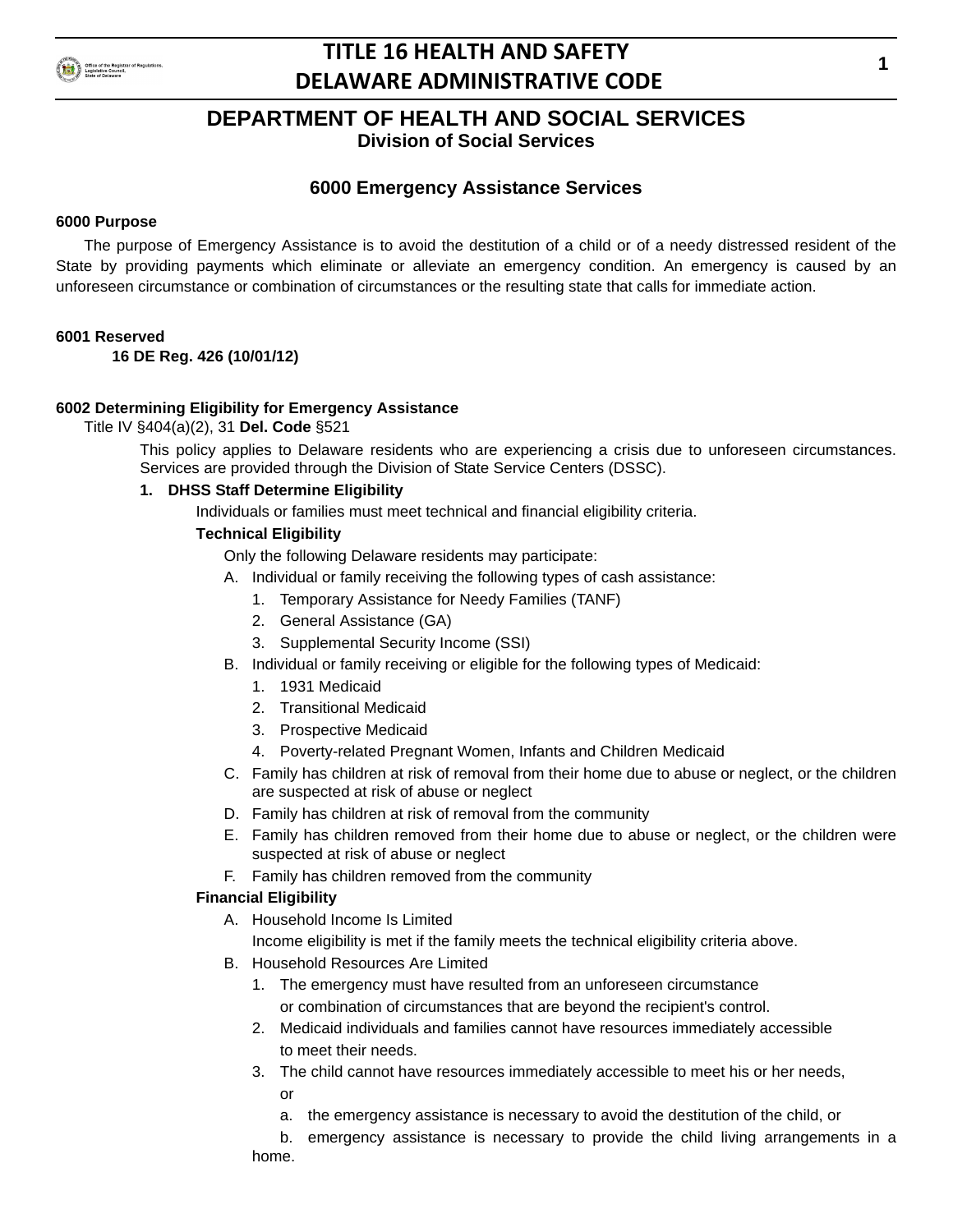## **2. DHSS Staff Limits Assistance to Recipients**

This section only applies to those who are technically eligible due to receipt of cash or medical assistance as listed in Technical Eligibility above.

A. Applicants for assistance must have a qualifying emergency. A qualifying emergency is one that resulted from an unforeseen circumstance or combination of circumstances that are beyond the recipient's control.

NOTE: A recipient whose money is stolen may receive assistance if the recipient provides a police report of the incident.

DHSS will not authorize emergency assistance when the emergency was due to a recipient's failure to comply with a requirement of a Division of Social Services program. This includes individuals whose grant was reduced as the result of a sanction or disqualification. Example:

- a. Mary was sanctioned which resulted in a reduction of her TANF grant. Because she has less money she is not able to pay her electric bill. She is not eligible for emergency assistance because a grant reduction is a foreseeable consequence of a sanction.
- b. Joey was disqualified which resulted in a reduction of his TANF grant. Because he has less money he is not able to pay his rent. At the same time his refrigerator breaks down. This is not a result of his disqualification (grant reduction) and Joey could be eligible for emergency assistance to repair or replace his refrigerator.

## **16 DE Reg. 426 (10/01/12)**

# **6003 Making Payments for Emergency Assistance Services**

31 **Del.Code** §521

This policy applies any time a payment is issued for Emergency Assistance Services.

## **1. DHSS Makes Payments to Vendors**

Payments for Emergency Assistance Services are made by check directly to the vendor..

**Exception:** Payments for food may be made directly to the recipient.

## **2. DHSS Limits Amounts and Frequency of Payments to Vendors**

A household can receive approval for a payment from each of the following categories. Payment is limited to one period of 30 consecutive days in any twelve consecutive months.

Payments authorized within the 30-day period may cover needs which will arise during the 60 consecutive days beginning on the day after the end of the 30-day period.

Payments authorized within the 30-day period may cover debts which became due and payable within the 60 consecutive days immediately prior to the day the recipient applies for assistance.

The maximum payment a household can receive during the 30 day period is:

- A. \$1,200 for emergency shelter certified by the Department of Health and Social Services (DHSS)
- B. \$450 for mortgage or rent assistance
- C. \$200 for other costs related to the self-sufficiency of the household

## **3. Payment Limits Apply to the Original Household**

The payment limitation and time restrictions apply only to the original household.

Former members of a household that received emergency assistance may themselves receive assistance if they had not requested funds while part of the original household. For example, a household (F1) contains two TANF cases (A1) and (A2).

A1 receives emergency assistance to purchase a refrigerator in July. In September A2 moves to her own apartment. Several months later in December A2 needs money to pay the rent because her money was stolen. A2 can receive help because she is no longer part of the F1 household and while part of the F1 household had not requested assistance. If A1 asked for help, A1 would be denied because A1 received an emergency assistance payment less than twelve months ago.

## **16 DE Reg. 426 (10/01/12)**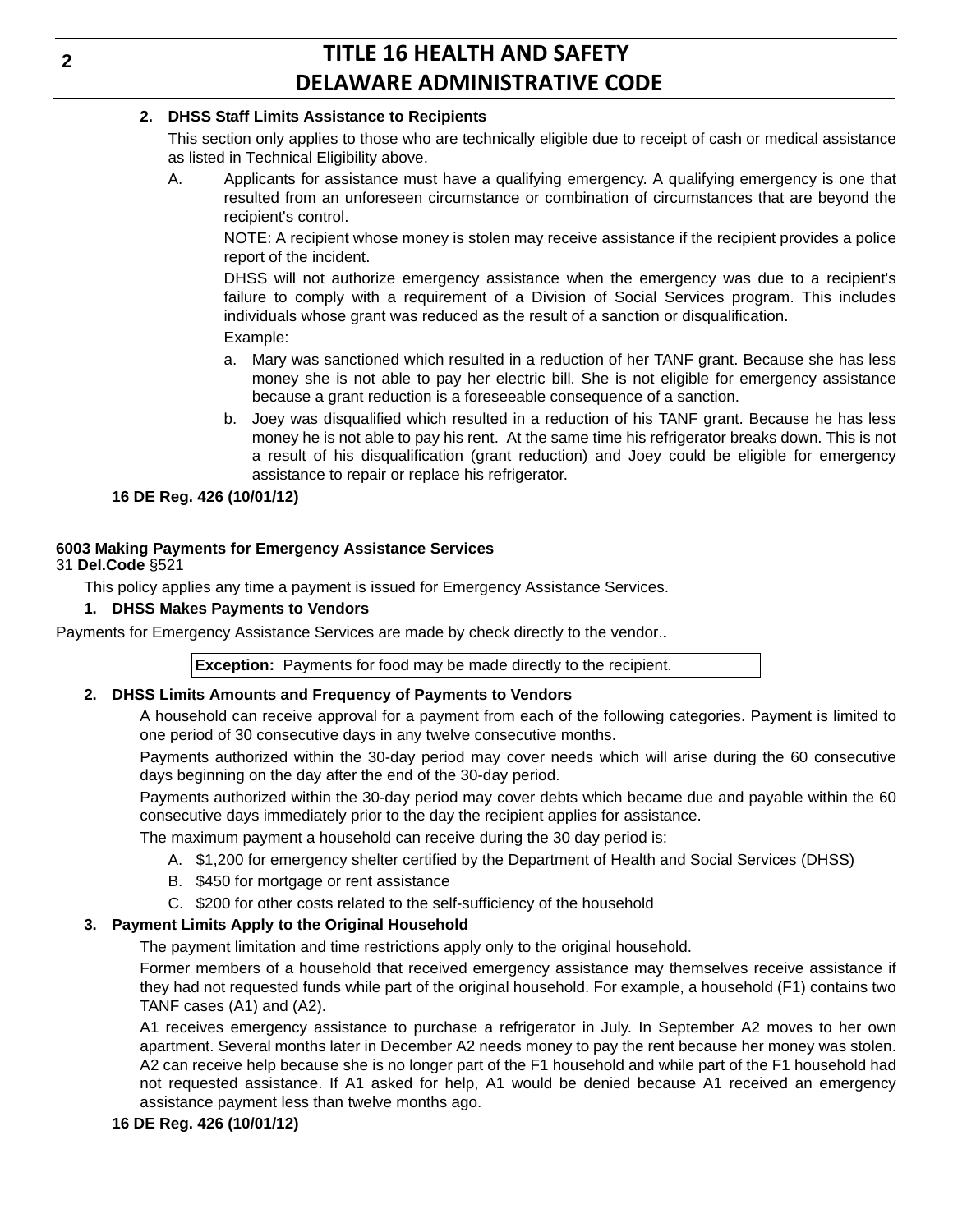## **6004 Reserved**

**16 DE Reg. 426 (10/01/12)**

## **6005 Providing Assistance for Qualified Emergencies**

## 31 **Del. Code** §521

This policy applies after applicants are determined eligible for Emergency Assistance services.

## **1. Emergency Assistance is Provided for Qualified Emergencies**

Recipients with an emergency as defined in DSSM 6000 and who meet the eligibility criteria in DSSM 6002 are eligible to receive emergency assistance.

The covered items and the conditions that must be present before payments can be authorized are listed below.

## **A. Home repairs**

The repair must be needed to assure adequate heating, refrigeration, cooking facilities, and water supplies.

## **B. Shelter expense**

The recipients must be homeless or in jeopardy of losing their home. They cannot be more than 60 days behind in making payments on rent or mortgage or property taxes.

A maximum of \$1,200 is allowed to provide a homeless recipient with up to 90 consecutive days of temporary emergency shelter in a DHSS certified shelter.

A maximum of \$650 is allowed to help a recipient:

- a. Secure permanent shelter
- b. Maintain existing shelter
- c. Transition from temporary emergency shelter to secure permanent shelter

## **1. Temporary emergency shelter**

- i. DHSS will authorize temporary emergency shelter in a DHSS certified shelter that meets the recipient's needs. DHSS will not count cash assistance received or money counted to determine the amount of cash assistance when authorizing temporary shelter.
- ii. DHSS will authorize the maximum time and amount allowed for temporary emergency shelter unless the recipient refuses to:
	- a. Relocate to subsequently arranged temporary emergency shelter in a free shelter
	- b. Actively seek permanent housing and cooperate with DHSS in monitoring progress of the housing search

Cooperation with the housing search requires the recipient to:

i. Contact DHSS at least weekly at mutually agreed upon times by telephone or arranged office appointment

- ii. Make housing contacts
- iii. Keep appointments

iv. Discuss progress with the worker

Failure to cooperate without good cause (e.g., illness of recipient or immediate family member, no viable contacts remaining) will result in termination of the recipient's authorization for temporary emergency shelter

iii. DHSS will not authorize temporary emergency shelter if free or permanent shelter is available or was refused without good cause.

Good cause includes the need for a family member to remain in a school district or near an employer when public or private transportation is not reasonably available.

iv. The recipient has the primary responsibility for seeking and securing permanent shelter.

## **2. Permanent shelter**

Recipients must be able to maintain ongoing permanent shelter costs in order to receive help toward permanent shelter. Assistance can be used to pay *up to* two months' arrearage or the first month's rent and/or security deposit. See DSSM 6003 for amounts and limitations.

#### **C. Moving expenses**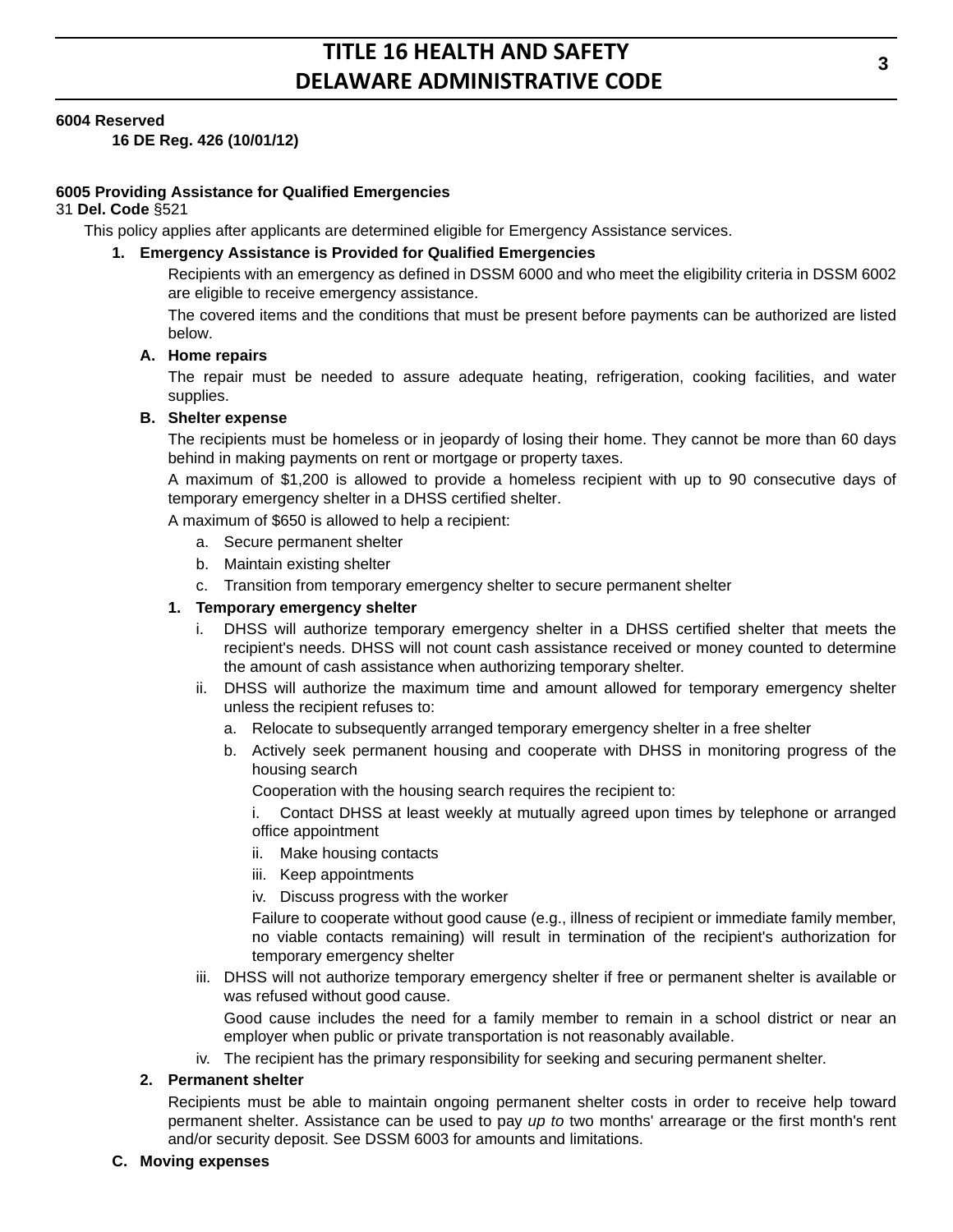The move must be necessitated by a crisis situation such as fire, eviction or condemnation of a house. The applicant must provide estimates before payments can be authorized.

### **D. Household appliances and home furnishings**

The appliance or furnishing must be needed to assure adequate heating, refrigeration, and cooking facilities, and to provide appropriate sleeping arrangements. Funds may be used to purchase new items or replace existing items.

**Exception:** When an existing item is replaced, it must be worn out. Replacement of existing items is not permitted if the item is still serviceable.

#### **E. Medical needs**

A medical need is present if that need could result in serious impairment of health, prolonged hospitalization, or death.

#### **F. Fuel and utility bills**

The recipient must have an unpaid bill which became due and payable within 60 consecutive days immediately prior to the day the recipient applies for assistance. The recipient must be in immediate jeopardy of having his or her service disconnected or be unable to purchase fuel to maintain adequate living conditions. Recipients who have applied for funds under the Energy Crisis Assistance Program (ECAP) are eligible for assistance only when a delay in receiving ECAP funds will cause a hardship.

#### **G. Food expenses**

A food need is present that could result in hunger in spite of the expedited service requirements of the Food Supplement Program. Households eligible for expedited service must receive their food benefits within 7 calendar days following the date the application was filed.

Payments for food expense are limited as follows

| 1 person           | \$20.00 |
|--------------------|---------|
| 2 - 4 persons      | \$27.00 |
| 5 - 7 persons      | \$33.00 |
| 8 - 10 persons     | \$40.00 |
| 11 or more persons | \$53.00 |

## **H. Clothing**

Assistance for clothing is authorized only if the need results from fire or theft and there is no other resource available.

#### **I. Transportation**

Costs are allowed only when:

a. The consequences arising out of the emergency demand that transportation be provided to the client in order to improve the situation

b. Free transportation is not available, such as, transportation under Title XIX

## **16 DE Reg. 426 (10/01/12)**

## **6006 Offering Emergency Assistance Services**

This policy applies to any staff assigned to provide emergency assistance services.

## **Emergency Assistance Staff Offer Specific Services**

Emergency assistance staff will offer at least the following services, as required.

A. In personal and family crisis situations:

- 1. Provide casework or counseling service
- 2. Arrange for emergency financial assistance, if necessary
- 3. Provide other services required because of the nature of the emergency situation
- B. In medical crisis situations:
	- 1. Obtain the services of a physician for a client

**4**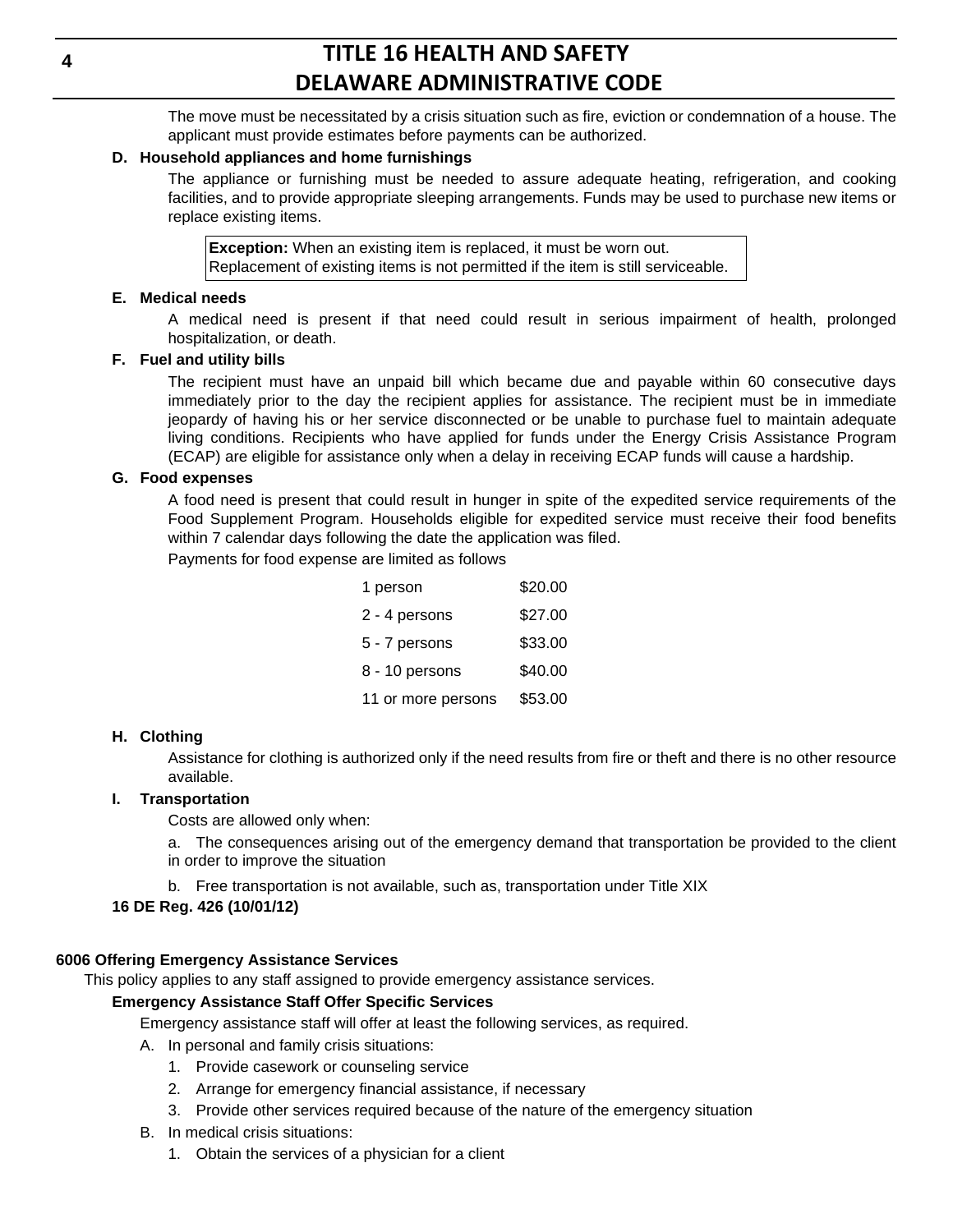- 2. Arrange for the care of dependents
- 3. Assist in obtaining other services and assistance, such as medical diagnosis treatment, care in appropriate settings
- C. In housing and maintenance crisis situations:
	- 1. Secure temporary shelter, utilities, food, clothing, and other maintenance items for the duration of the emergency
	- 2. Refer applicants to appropriate agencies for assistance in obtaining permanent living arrangements appropriate to the client and his/her dependents after they leave a temporary shelter
	- 3. Provide necessary replacement of lost household furniture, equipment and supplies
	- 4. Provide temporary financial assistance

**16 DE Reg. 426 (10/01/12)**

#### **6007 Reserved**

**16 DE Reg. 426 (10/01/12)**

## **6008 Department of Services for Children, Youth and Their Families - Policy and Procedures for EAS**

#### **6008.1 Purpose**

45CFR, Subsection 233.120 authorizes emergency assistance to needy families with children. The statute enables states to receive matching funds for state authorized emergency assistance services. A state is eligible for reimbursement if the services provided are used to prevent a potential family disruption.

The State Plan for Title IV-A, Emergency Assistance, of the Social Security Act details the agreement between the Delaware Department of Health and Social Services and the U.S. Department of Health and Human Services for determining service eligibility.

#### **6008.2 Policy**

A. It is the policy of the DSCYF that the protection and safety of a child are always its first priorities. Services provided are child centered and family focused.

B. The caseworker/DSCYF staff will complete and submit an application for Emergency Assistance to enable the Department to recover federal reimbursement for services which are provided to eligible cases to prevent out-of-home placement, to provide out-of-home care or to reunify the family.

C. An Emergency Assistance application must be completed for each child within a family which meets the emergency criteria (see Definitions).

D. Services will be provided to the child/family regardless of family Emergency Assistance eligibility.

#### **6008.3 Definitions**

A. Authorization: when a worker is satisfied that a child has met the eligibility criteria for Emergency Assistance services.

B. Child: a person who has not yet reached the age of 18. (1 **Del.C.,** Subsection 302**)**

C. Date of application: date of the Emergency Assistance application; initiates a thirty (30) day clock to authorize services.

D. Disruption: risk of removal or removal from family.

E. Effective date: date of service delivery initiation which starts the twelve month eligibility period; may include services delivered up to 30 days prior to application and services delivered on or subsequent to the date of application.

F. Emergency: when a child is at risk of removal, there is a need for immediate removal, reunification with the family is pending and there is a potential for disruption or disruption has occurred.

G. Emergency Assistance: federally reimbursable services provided to meet situations requiring immediate action or emergencies where the child may be removed from the family.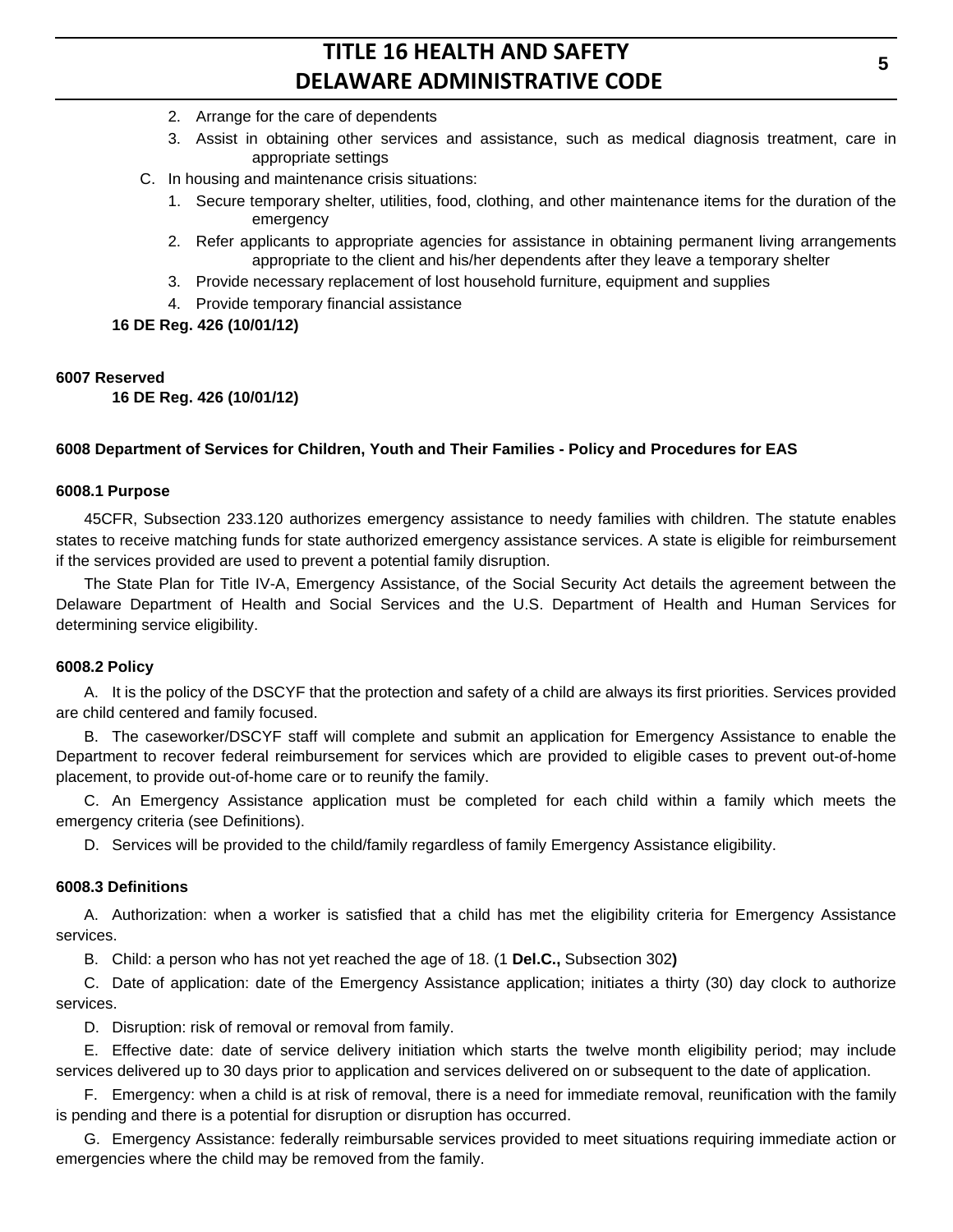## **6**

# **TITLE 16 HEALTH AND SAFETY DELAWARE ADMINISTRATIVE CODE**

- H. Family: a child and a parent or custodial adult.
- I. Out-of-home care: when a child is not living with a legal parent.

J. Specified Relative: per the Social Security Act, parents (biological, adoptive, and step) and those persons denoted by grand, great, great-great; sibling, aunt, uncle, niece, nephew, first cousin and child of the first cousin; the relationship continues despite death or divorce.

K. Resources: cash on hand (in pocket, checking or savings) to alleviate the emergency conditions. A family is without resources where family income is less than \$73,000. Worker judgement will be used based on file documents, family provided information, and worker knowledge of the family. The income level established is two times the State median income.

## **6008.4 Procedures**

A. The Emergency Assistance application may be triggered by a family emergency in one of the three following case events occurring in DSCYF programs:

1. completion of a risk assessment and the case remains open for program services (if no additional services are necessary and the case is closed, no EA application is necessary).

2. out-of-home placement (e.g., emergency shelter, foster care, detention, hospitalization) of a child.

3. the potential or actual disruption of a family reunification (occurs when a child is returned home from out-ofhome care).

B. A family/child will be eligible for Emergency Assistance when they meet the following eligibility requirements:

1. within the six months prior to the application, a child has spent a minimum of one night residing with a specified relative.

2. the need for emergency assistance was not created because an adult family member refused to accept employment or training for employment.

3. the child is without resources immediately accessible to meet his/her needs to alleviate the emergency condition.

C. FACTS Emergency Assistance (EA) Application Screen Procedures are used for a case already entered into FACTS. At page 23-1 in the FACTS User's Manual, the EA application procedures are described. Once the application screens are completed, there is no further EA action necessary for the person making this application.

# **6100 Providing Transitional Resources To Relative Caregivers**

31 **Del.C.** §356, SSA §404

This policy applies when a non-parent relative needs assistance to provide for the needs of a child who has moved into the home within the last 180 days. Payments made by the Program are disregarded for the Emergency Assistance Program, Division of Social Services cash assistance programs, the Food Supplement Program, and the Child Care Subsidy Program.

Refer clients to the Division of State Service Centers to receive services.

**16 DE Reg. 211 (08/01/12)**

# **6101 Reserved**

**5 DE Reg. 2308 (06/01/2002) 16 DE Reg. 211 (08/01/12)**

## **6102 Reserved**

**5 DE Reg. 2308 (06/01/2002) 16 DE Reg. 211 (08/01/12)**

**6103 Determining Eligibility**

31 **Del.C.** §356, SSA §404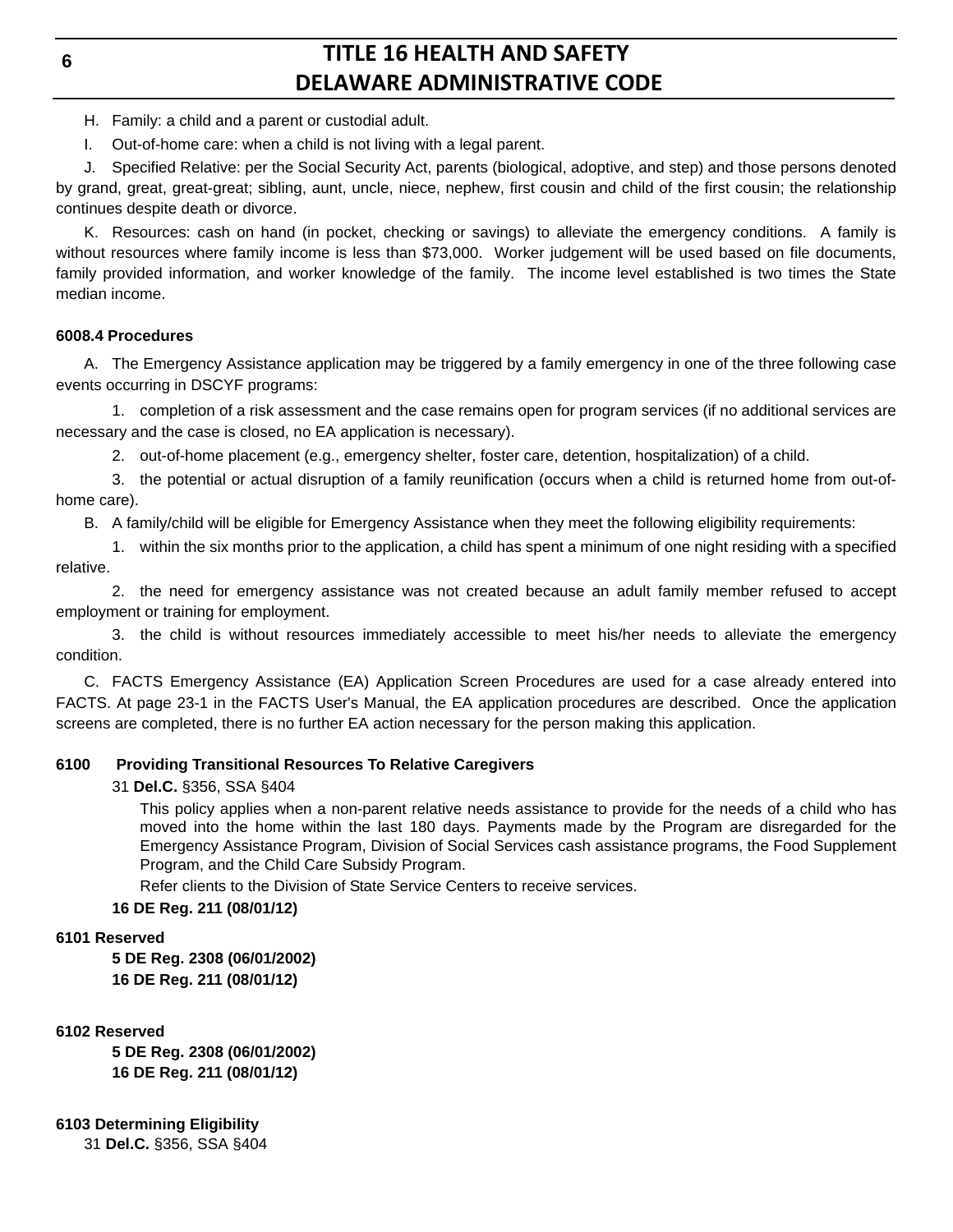# 1. Applicants Must Meet Financial Criteria

Applicants must meet the following financial criteria.

- A. Income.
	- 1. The income of the household cannot exceed 200% FPL for the household size. Count only the income of the caregiver and the caregiver's spouse. The household size is the caregiver, caregiver's spouse and the caregiver's children under age 18.
	- 2. Do not count the income of the child moving into the home and any siblings (or half-siblings) who also reside in the home.
- B. Resources are excluded.

# **2. Applicants Must Meet Technical Criteria**

Applicants must meet the following technical criteria.

A. Relationship. The child is living with a relative within the 5th degree of relationship, as defined by DSSM 3004.

Exception: The parent cannot live in the home with the caregiver.

B. Age. The child is less than 18 years of age.

C. Residence. Applicants live in Delaware. Persons who currently live in Delaware and plan to stay, including the homeless, meet the residency requirement.

- D. Time Limitation. The child has been living in the caregivers home less than or equal to **180** days.
- E. Citizenship. The child is a citizen or a lawfully admitted alien.
- F. Need. The child has need for one or more of the covered services.

## **3. Applicants Must Verify Eligibility Factors**

The following eligibility factors must be documented.

- A. Household income.
- B. The identity of the caregiver(s)
- C. Alien status of the child

D. Cost of needed services. Caregivers have the option of presenting estimates from a vendor for the needed services or receipts itemizing the expenditures for the needed service. See DSSM 6108 listing conditions for caregiver reimbursements.

The following eligibility factors are accepted by declaration.

- A. Age. The date of birth of the child(ren).
- B. Relationship. The relationship of family members
- C. Delaware residency
- D. Time limitation
- E. Citizenship of the child

## **5 DE Reg. 2308 (06/01/2002) 16 DE Reg. 211 (08/01/12)**

## **6104 Reserved**

**5 DE Reg. 2308 (06/01/2002) 16 DE Reg. 211 (08/01/12)**

# **6105 Reserved**

**5 DE Reg. 2308 (06/01/2002) 16 DE Reg. 211 (08/01/12)**

## **6106 Reserved**

**5 DE Reg. 2308 (06/01/2002) 16 DE Reg. 211 (08/01/12)**